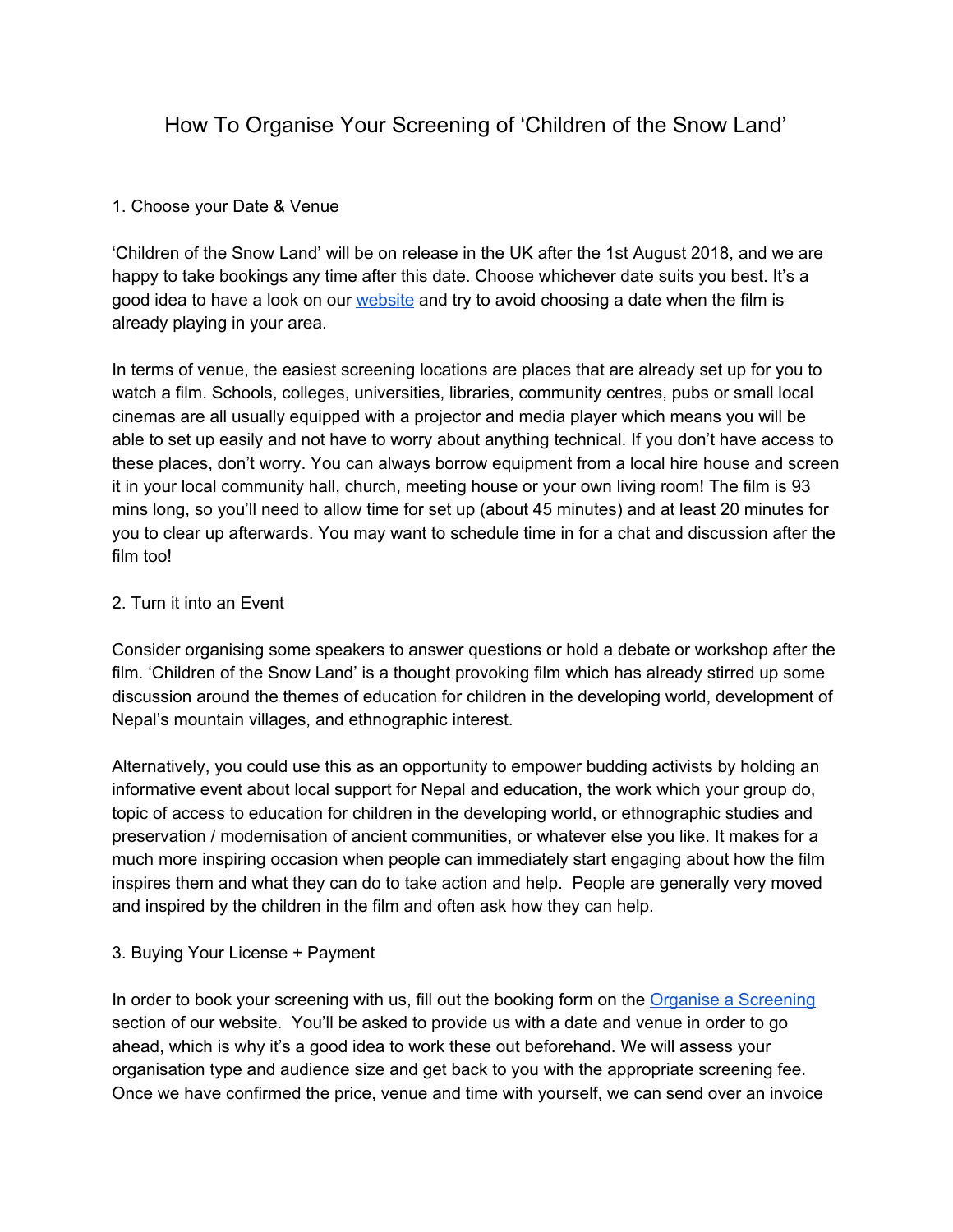which needs to be paid as soon as possible. Do let us know when you have paid, and if possible use our invoice number as your reference on the bank transfer. The invoice will have all of our bank details on it for you to be able to transfer the money. We will then release the DVD/digital file about a week before your screening. We would also recommend that you download our poster and press pack from our website (under [press](http://childrenofthesnowland.com/press)) as you can use the poster and synopsis to advertise your screening.

## Why Do I Need to Pay A Screening Fee?

We would love to be able to let you screen 'Children of the Snow Land' for free but sadly we are unable to do this. Our screening fee helps us to recoup the costs of production and goes towards distribution of the film - unfortunately we are independent producers and are not bankrolled by a large production company. We want the film to reach the most amount of people possible, but we cannot do this without money. We do offer 'Children of the Snow Land' at a lower rate for non-profit, voluntary and grassroots organisations.

## 4. Tell Us When Your Screening is Online

We want to support all of the community screenings as best we can. If you let us know when your screening is available to view and buy tickets online - we can link this to our website, Facebook and Twitter pages, which will hopefully drive larger audiences to your screening. We have a large database of people who have already asked to see the film, as well as connections to interested charity groups, and we will let them know if the film is screening in their area.

#### 5. Await your DVD/Digital File

We generally send the film out about a week prior to your screening date. This ensures enough time for you to check the film over and make sure it plays correctly and you are happy with the picture/sound. We do ask that you return the DVD/file after your screening, to the return address: Dartmouth Films, West Wing, Somerset House, Strand, WC2R 1LA.

#### 6. Decide on your ticket prices

It is entirely up to you whether or not you charge people to attend your event, and what you do with the proceeds. We would encourage you to charge even a small amount, as this can reimburse you for the cost of the screening. You could also put out a bucket for donations, if you have decided not to charge for entry to the screening.

You could also use the event as a fundraiser for your community group and hold an auction or a raffle as part of the screening, or you could decide to donate any fundraising money to our Going Home [Campaign,](https://simplygiving.com/going-home) which we set up to help more children from Snowland School to go home and see their families. It costs \$2,000 per child for the journey home (this covers travel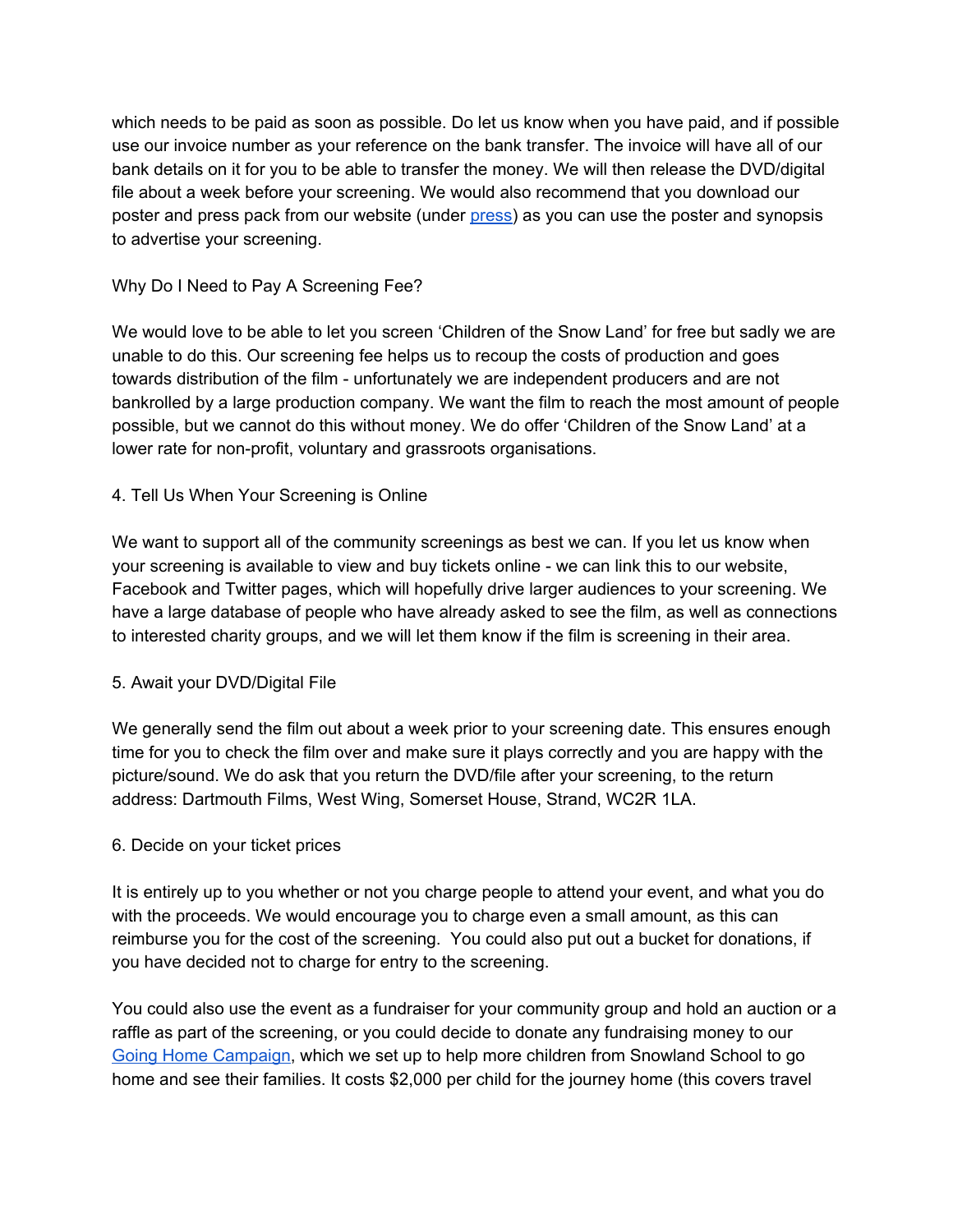costs, guide, porters, food, suitable clothing, shoes, bedding and tents for the cold walk home across mountains). Every little towards this helps.

# 7. Market the screening

In addition to advertising on our website, and using our promotional/press packs - there are many other ways to get word about your screening out there. You could:

- Create a Facebook event
- Use Twitter to promote the event

- Contact local newspaper, TV and radio stations. They may feature your event, especially if you have a Q&A or discussion with interesting guests.

- Reach out to other local charity / grassroots groups who may be interested in the event. They may bring along a whole new audience of their own. You can usually find other groups in your area on Facebook.

- Place flyers and ads in local shop windows, schools and universities.

- Email family, friends and colleagues and ask them to forward it on to anyone who may be interested.

8. Borrow Equipment & Check That it Works!

If your venue doesn't come with its own equipment you'll need to borrow a DVD player/laptop, a projector and screen as well as a sound system (amplifier and speakers). If the idea of setting up screening equipment leaves you with sweaty palms, find someone to help. Depending on the size of the space and the specifics of the event you have planned you may need a microphone as well.

Tech Check: If possible, check your system in the venue a couple of days before the event to work out any bugs. If this isn't possible then make sure you've tested the DVD in the player or laptop you will use.

In the venue, play the film and ask yourself:

- Does the picture look ok? Adjust the colour until faces look normal.

- Are the proportions right? If it looks funny, you need to change the aspect ratio. Make sure it's displayed in "16:9" or "widescreen."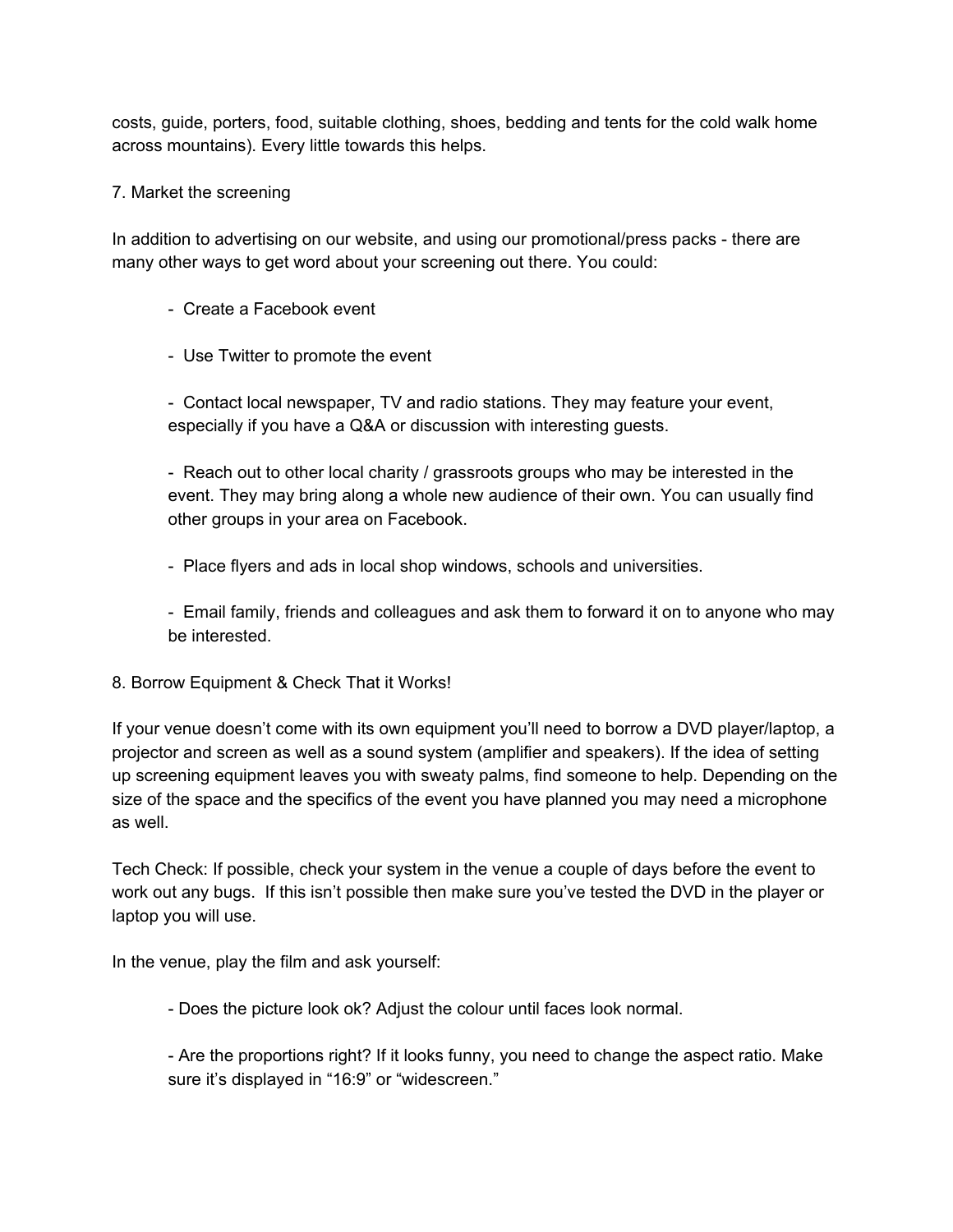- Does it sound clear with no distortions or hums? Is it loud enough? It will sound different in a packed room, so make sure someone can make adjustments to the volume once the screening has begun.

- Listen to the room. Are there any noisy fans, fridges or building works that you can turn off?

- Find out where the house lights are and make sure you have access to them.

If you get really stuck, and you've tried all of the above options to fix the problem please get in touch with us and we will do our best to help.

# 9. Introduce and inform!

It's important to have a table or a stall where you can give guests information about your organisation and about the film. This might be the first time attending an event by your group for most people, and it's a good idea for them to be able to take away as much information as possible (then hopefully they will come back!). Ensure you have leaflets/flyers about your own organisation as well as some information about 'Children of the Snow Land' too. It's also a good idea to have a mailing list that can be handed around through the audience - that way you can keep guests updated with what is going with your group's activities. We'd also be happy to add everyone to our film mailing list, to keep people updated about the difference the film is making, as well as updates about the lives of the children that feature in the film.

# 10. The Event

The day has arrived! Make sure you check the film one last time before your audience arrives. It's a good idea to start the film a few minutes later than the advertised start time, so that latecomers don't disturb the audience. Remember to take lots of photos before and after the film so that you have a record of the event.

Don't forget to collect email addresses throughout the screenings on the sign up sheets. You should also do an introduction to your group / the purpose of the film and to the event, especially for newcomers who may not really know who you are. You can always ask for donations at this point too.

# 11. Enjoy the film!

Sit back, relax and enjoy the film. There are lots of interesting discussions that will come out of watching 'Children of the Snow Land', so if you have a Q&A afterwards, people will likely be engaged and motivated. If you only have a limited amount of time in your venue, see if you can keep the discussion going at a local pub and invite everyone along. Hopefully you will